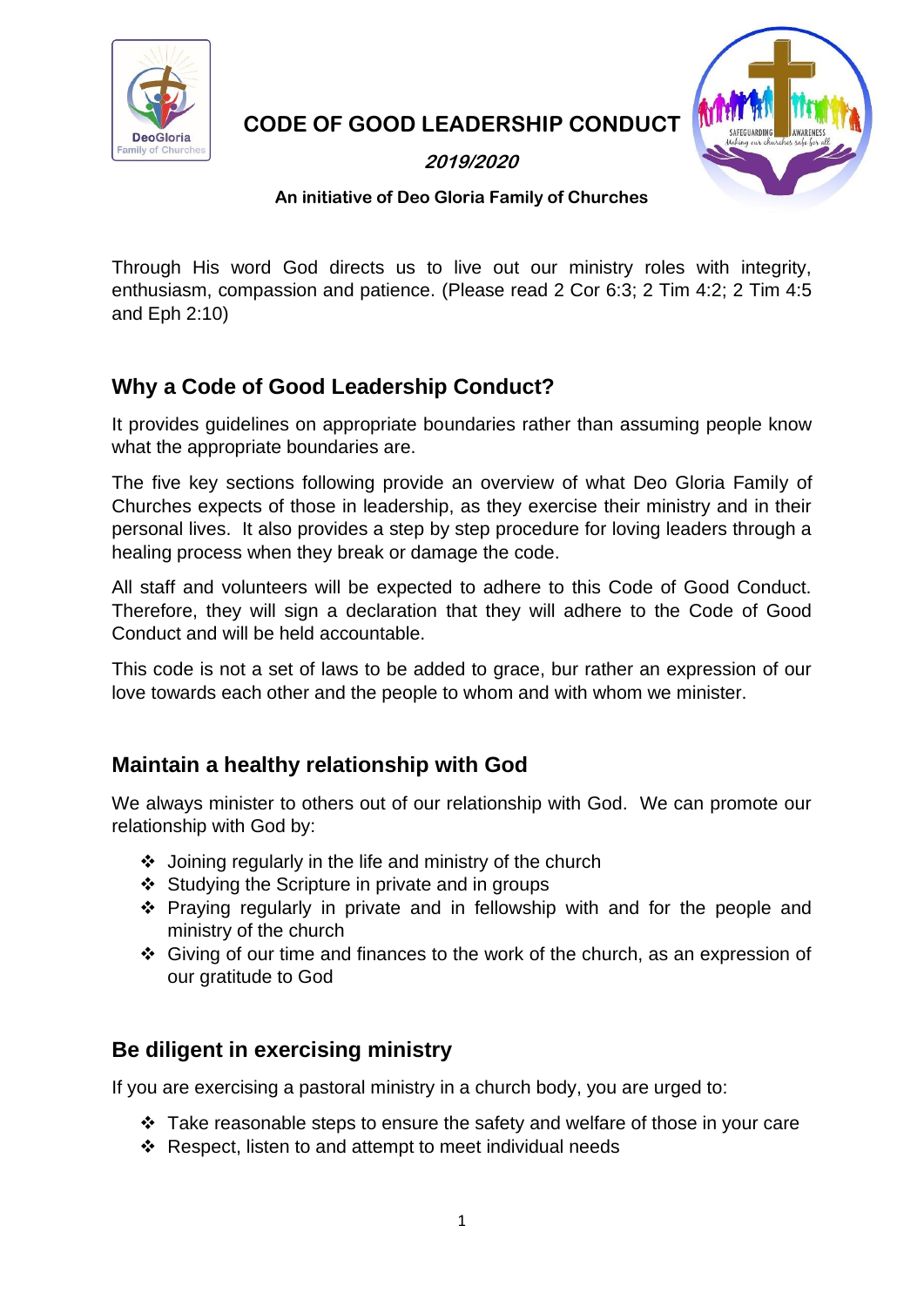- ❖ Give careful consideration to the choice of activities, ensuring adequate supervision and age, gender, ability and cultural appropriateness
- ❖ Ensure that in the case of ministry programs to those under 18 years, there are enough adults (18 years and over) present for the adequate supervision of ministry activities (i.e. minimum of one adult leader to ten children and minimum of two adults and one of each gender for mixed groups).
- ❖ Ensure that Junior Team members, who are under 18 years will not be given sole responsibility to supervise other minors and are to be under the supervision of adults in the same general proximity
- ❖ Be welcoming and affirming of others as individuals who are precious in God's sight, avoiding any appearance of favouritism, or "special" relationships with those under your care
- ❖ Provide clear behavioural expectations for those under your care and refrain from any form of corporal punishment
- ❖ Ensure that the content of any printed, media, music or digital material to be used is suitable and appropriate to the age and maturity of the group being taught or entertained

## **Be accountable and transparent in interactions**

As leaders of integrity we hold ourselves accountable to each other and recognise that we are responsible for our words and actions and how they might impact others. Part of our desire to be accountable relates to utilising transparent practices in our ministry to others. We are to be seen to be doing the right thing and are responsible for our actions.

In our interactions with children it is recommended that:

- ❖ You avoid working alone or in isolation
- ❖ Individual or small group ministry occurs in the presence of adults; in a public place or location with visibility
- ❖ Counselling to children or young people should be performed in the presence of two responsible adults or leaders
- $\div$  To the extent practicable, avoid being alone with a child in a motor vehicle

### **Exercise appropriate physical contact**

Appropriate physical contact is important for the healthy development of children. In general:

- ❖ Excluding circumstances such as immediate physical danger or medical emergency, physical contact should be initiated by the child
- ❖ Ensure that physical contact is of a nonsexual nature
- ❖ Great care should be exercised when comforting a distressed person of any age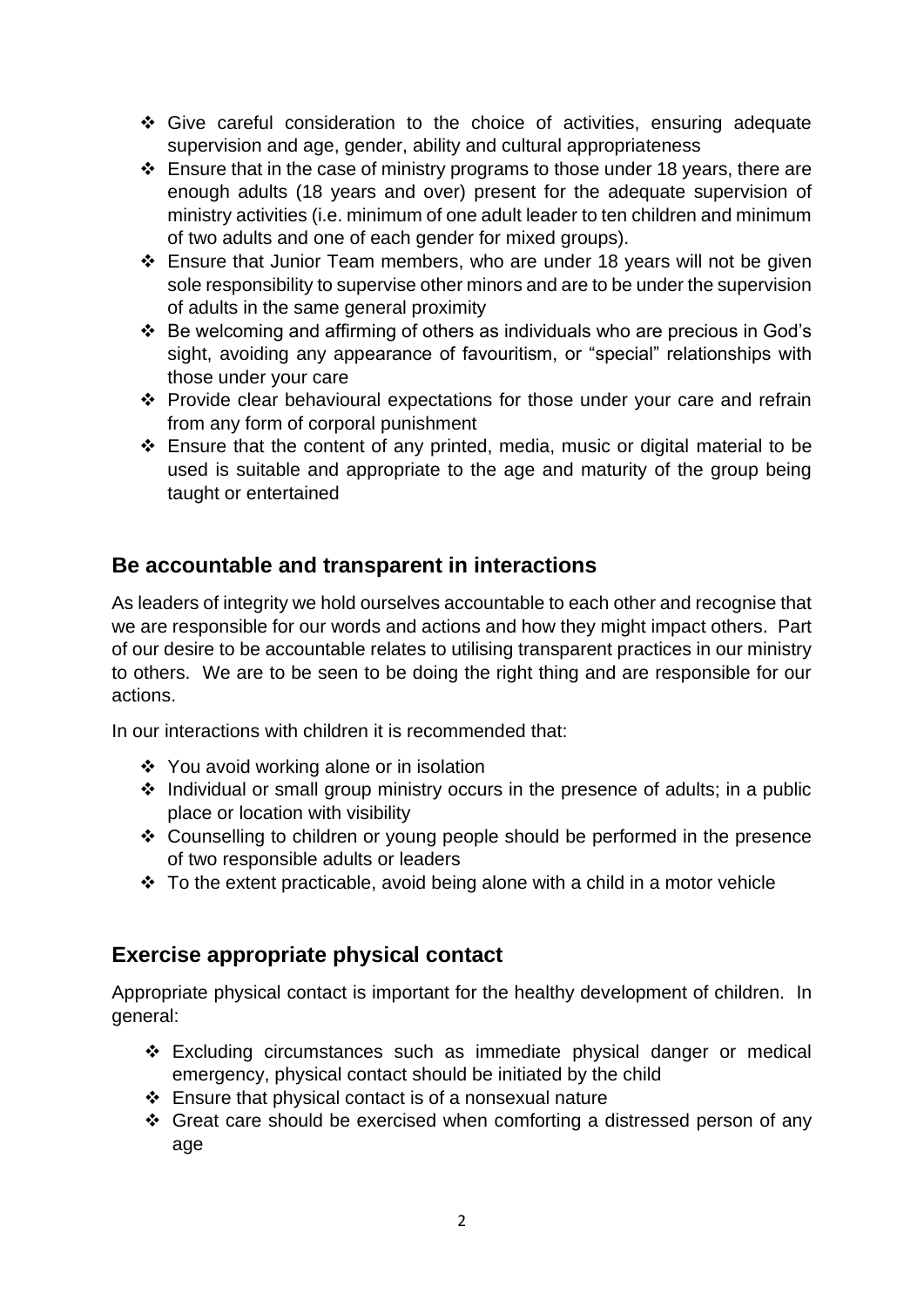### **Minister with integrity**

The personal behaviour and relationships of all in leadership has a significant impact on the church and the community, because they are a model to others. As you consider your impact on others, be mindful of:

- ❖ Loving and caring for your family and pay attention to the effect of your ministry on your family relationships
- ❖ Displaying behaviours and attitudes that are above reproach when interacting with others
- ❖ Being sensitive and respectful towards family and cultural traditions different from your own
- ❖ Avoiding language that may be misunderstood or that bullies, threatens, belittles, humiliates or causes unnecessary offence or embarrassment
- ❖ Exercising discretion and appropriateness when considering, viewing or using restricted material
- ❖ Applying appropriate standards of dress as a model to others
- ❖ Exercising integrity and accountability in financial matters on behalf of Deo Gloria Family of Churches and in personal dealings
- ❖ Exercising integrity in the use of media, print-based material and intellectual property
- ❖ Treating all personal information with sensitivity and confidentiality, in accordance with the Church Privacy Policy and the Australian Privacy Principles (Privacy Act 1988, Schedule 1)

### **When the Code is damaged**

#### *Occasional/minor violations*

Everyone sins and can be forgiven (1 John 1:8-9). When this happens in an area that is not a breach of civil or criminal law, simply cease the conduct.

If this is difficult, the person should see their Ministry leader about receiving help. In some cases, it may be necessary to step the person aside from their duties whilst this takes place. Deal with such matters confidentially.

#### *Unknown violations*

Not all leaders will understand "unacceptable" behaviours. Even after explaining the code, some may be unaware they are exhibiting unacceptable behaviours. Leaders need to be open to correction and humble enough to modify behaviours so as not to discredit the gospel. As above, stepping a person aside from their duties may be necessary.